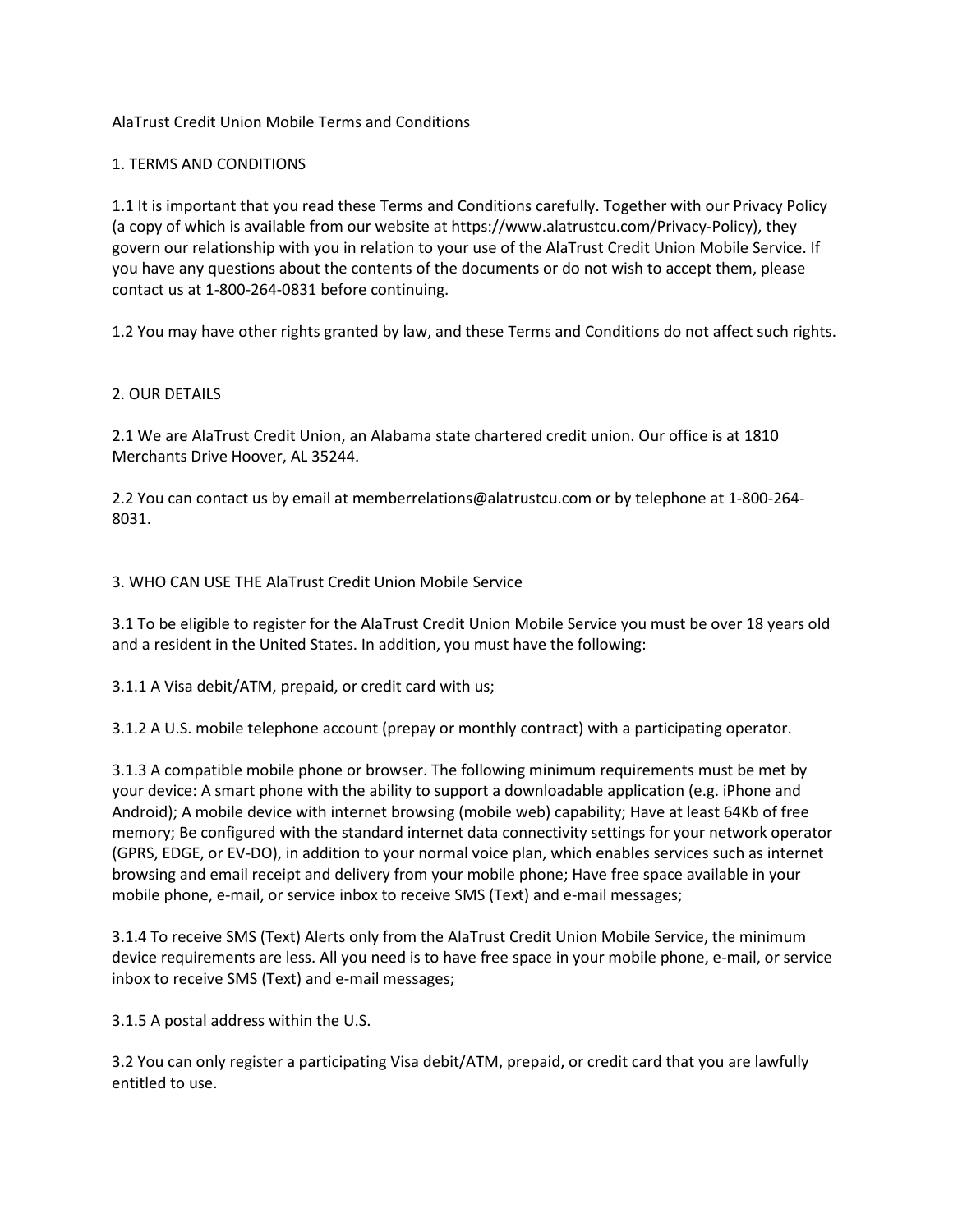3.3 The AlaTrust Credit Union Mobile Service can be used abroad in countries with compatible mobile networks, though charges may be higher. Fees associated with the transaction are the responsibility of the consumer unless otherwise disclosed by AlaTrust Credit Union. Please refer to the AlaTrust Credit Union Fee Schedule provided to you by AlaTrust Credit Union with regards to fees.

3.4 You are responsible for ensuring that your use of the software application does not cause you to breach any other agreement to which you are a party (e.g. with your mobile network operator).

# 4. REGISTRATION

4.1 Once you have entered your registration details, you will be asked to confirm that the information is correct. If the information is not correct, you can revisit your registration and correct any mistakes before confirming and submitting your registration to us. It is your responsibility to ensure that your registration is correct before submitting it to us. If you have any problems with your registration, please contact our support line at 1-800-264-8031.

4.2 When you submit your registration, you are requesting to subscribe to the AlaTrust Credit Union Mobile Service. We may reject your registration if you are not one of our customers or otherwise fail to satisfy any of the criteria listed above. If we accept your registration, we will then send you a text message, which will allow you to download a mobile software application to your mobile phone. Use of the software application is subject to the terms and conditions of the software license in these Terms and Conditions. By downloading the software application, you accept the terms of the software license. You should review the software license prior to accepting the terms.

4.3 When we receive your Visa debit/ATM, prepaid, or credit card account information, we will automatically verify that the information entered is correct, and that the card account belongs to you. Once these details are verified, your card will be activated for the AlaTrust Credit Union Mobile Service.

4.4 When you first use the service on your mobile phone, you will also be asked to choose a security passcode that you will need to enter each time you wish to use the AlaTrust Credit Union Mobile Service. You must keep this passcode safe and not write it down or disclose it to anyone.

# 5. THE AlaTrust Credit Union Mobile Service

5.1 The AlaTrust Credit Union Mobile Service provided by AlaTrust Credit Union is a service that gives you access to account information. Please note that we may add new services from time to time.

5.2 The complete range of services offered as part of our AlaTrust Credit Union Mobile Service may include:

5.2.1 Balance inquiries;

5.2.2 Mini statements (transaction history);

5.2.3 Transfers between accounts associated with your registered card (e.g. Checking and Savings);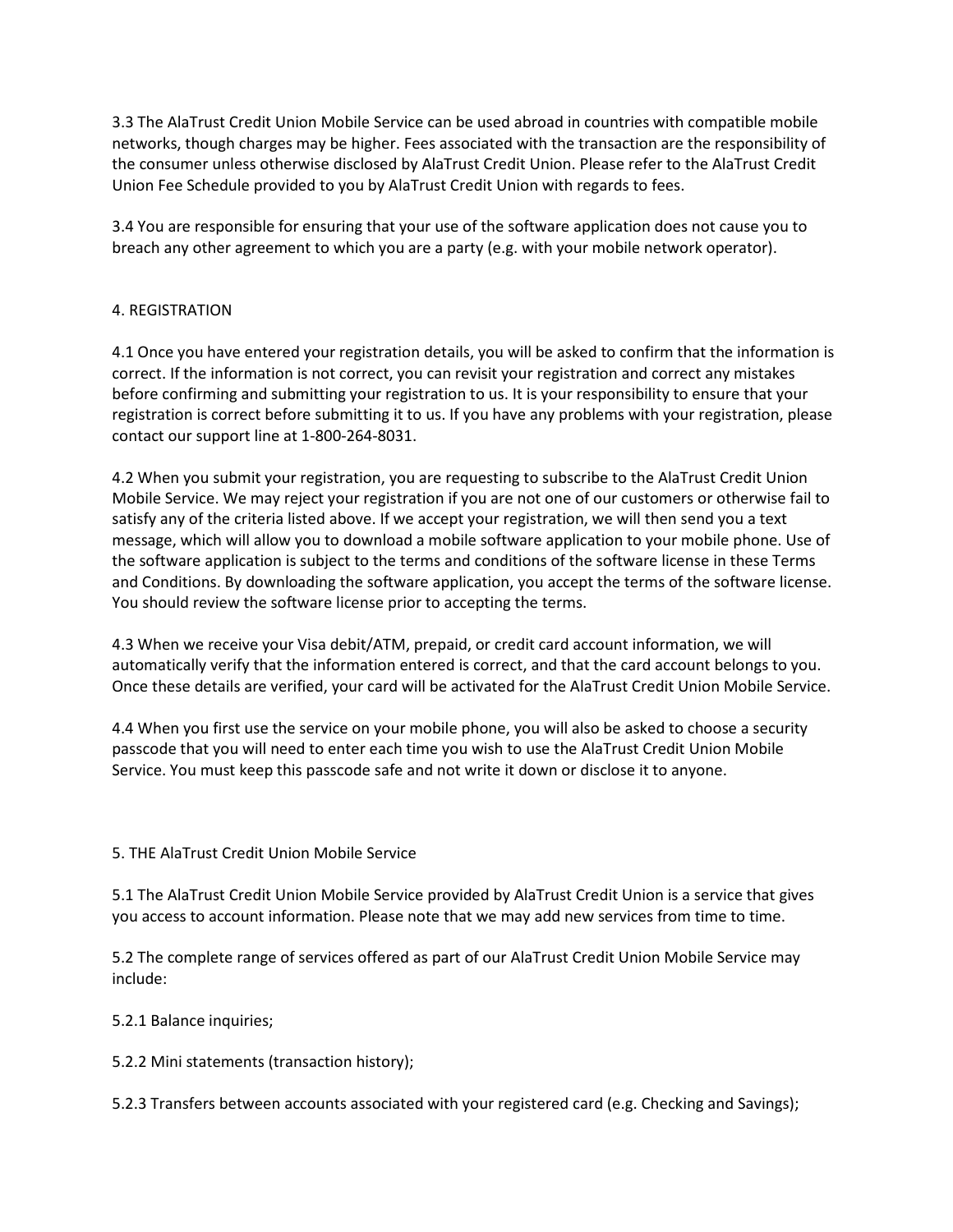## 5.2.4 SMS (text), Push (application), and Email alerts

5.3 The AlaTrust Credit Union Mobile Service is normally available 24 hours a day, 7 days a week, and 365 days a year apart from planned downtime, circumstances beyond our reasonable control, outages on any mobile phone network, or where you are not in an area of mobile coverage.

5.4 Further you acknowledge that we may withdraw all or part of the AlaTrust Credit Union Mobile Service without notice.

#### 6. AUTHORITY

6.1 You authorize AlaTrust Credit Union and anyone acting on our behalf to accept and act on your instructions and (where relevant) to pay into and from your account(s) the amounts involved when a transaction has been authenticated by the use of the security procedure which is set out below. You acknowledge and agree that your authority may be on an account that could otherwise only be operated by two or more persons.

6.2 You agree that if you have a joint account we will act on the instructions of either you or the other account holder(s), but you are each responsible for all transactions carried out and for the repayment of any resultant borrowing which arises on your account.

### 7. SECURITY PROCEDURE

7.1 You must keep your security details secret and take all reasonable precautions to prevent unauthorized or fraudulent use of them.

7.2 You must not disclose your security details to any other person or record your security details in any way that may result in them becoming known to another person.

7.3 Please note that after initial registration we will never contact you (or ask anyone to do so on our behalf) with a request to disclose your security details in full. If you receive any such request from anyone (even if they are using our name and logo and appear to be genuine), then it is likely to be fraudulent and you must not supply your security details to them under any circumstances. Additionally, you should report any such requests to us immediately.

7.4 If you suspect that anyone knows your security details, you must contact us immediately. If you fail to do so, you will be liable for any unauthorized transactions on your account confirmed by use of your security details.

7.5 You will be responsible for all instructions received from us between the time you pass the security procedure until the time you exit from the AlaTrust Credit Union Mobile Service. Please note that this includes any input errors or instructions sent by someone other than yourself, so please do not leave your mobile phone unattended while you are still logged onto the AlaTrust Credit Union Mobile Service.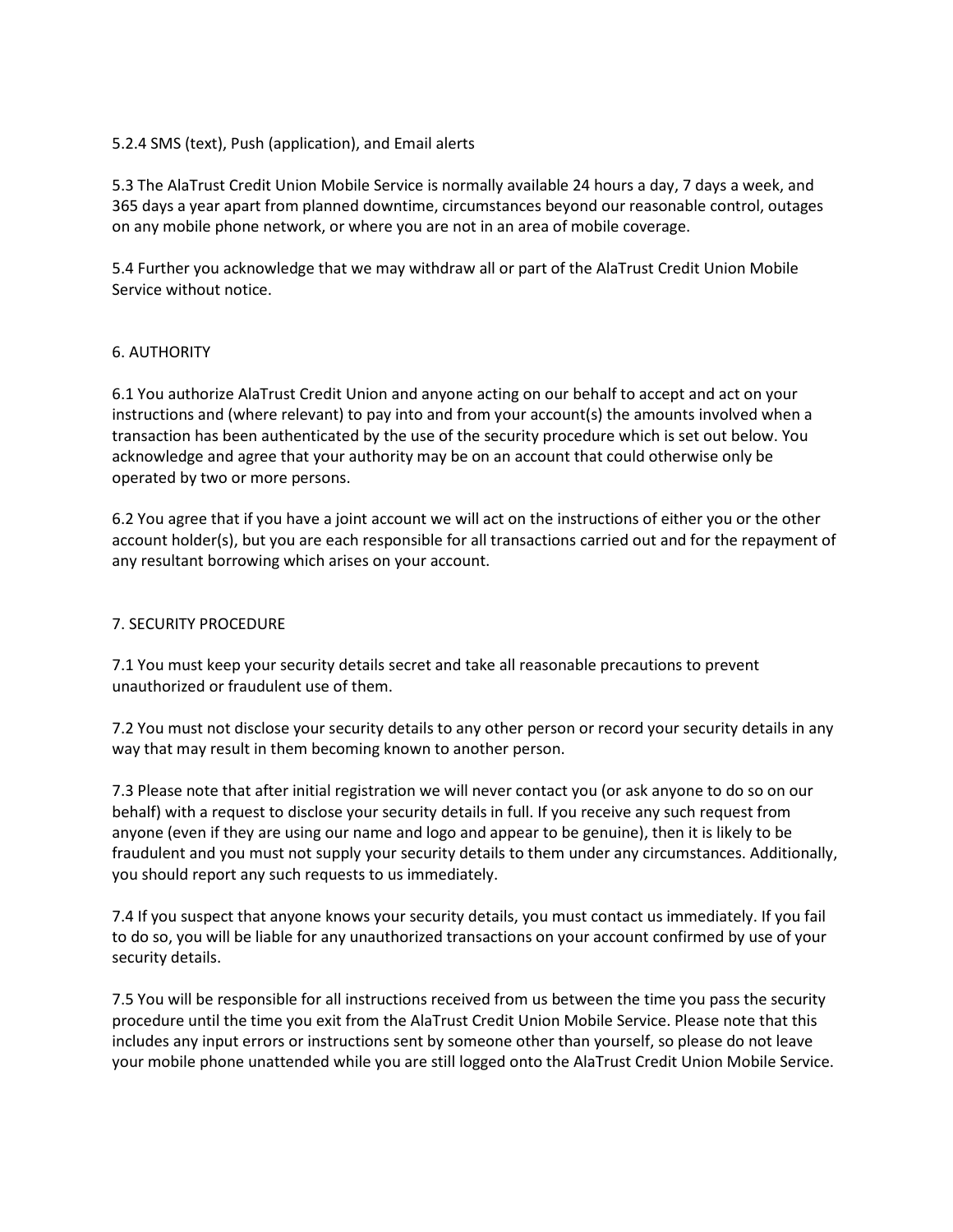7.6 You acknowledge that you are responsible for all transactions carried out using AlaTrust Credit Union Mobile Service on your mobile phone, which may include but not be limited to the payment of fees or other charges.

# 8. CHARGES

8.1 We may charge you for the AlaTrust Credit Union Mobile Service and you should refer to the cardholder regulations or Fee Schedule for details. There may be other taxes and fees related to the AlaTrust Credit Union Mobile Service that are charged by your mobile phone operator and you should contact your mobile operator for details of their charges (if any) for the AlaTrust Credit Union Mobile Service. All charges include any applicable sales taxes.

8.2 You agree to pay for the AlaTrust Credit Union Mobile Service in accordance with the charges outlined in the cardholder regulations or Fee Schedule and agree that current charges may be amended from time to time. You authorize us to debit automatically the card account you have selected for use with the Mobile service for all charges in connection with your use of the AlaTrust Credit Union Mobile Service. In the future, we may add to or enhance the features of the AlaTrust Credit Union Mobile Service. By using such added features or enhancements, you agree to pay for them in accordance with the charges outlined in the cardholder regulations or Fee Schedule.

## 9. ADDING EXTRA CARDS

9.1 You may add another card and additional features to the service from within the software application at anytime by following the simple steps in the application software. We will automatically verify each new card request before activating the card for the AlaTrust Credit Union Mobile Service.

## 10. LIABILITY

10.1 These Terms and Conditions do not exclude our liability (if any) to you for:

10.1.1 Personal injury or death resulting from our negligence;

10.1.2 Fraud;

10.1.3 Any matter which it would be illegal for us to exclude or to attempt to exclude our liability.

10.2 We are not liable for any losses you suffer arising from fraudulent use of your card where this results from you not keeping your security details safe as recommended by us.

10.3 If your mobile phone is lost or stolen, you must tell us by contacting AlaTrust Credit Union at 1-800- 264-8031 as soon as is reasonably practicable, and in any case within 24 hours of the loss or theft. In addition, it is your responsibility to advise your mobile phone provider of the loss or theft of your mobile phone. Until you tell us that any of these things have happened we will continue to provide the AlaTrust Credit Union Mobile Service to your mobile phone and we will not be liable if your account information becomes known to someone else as a result.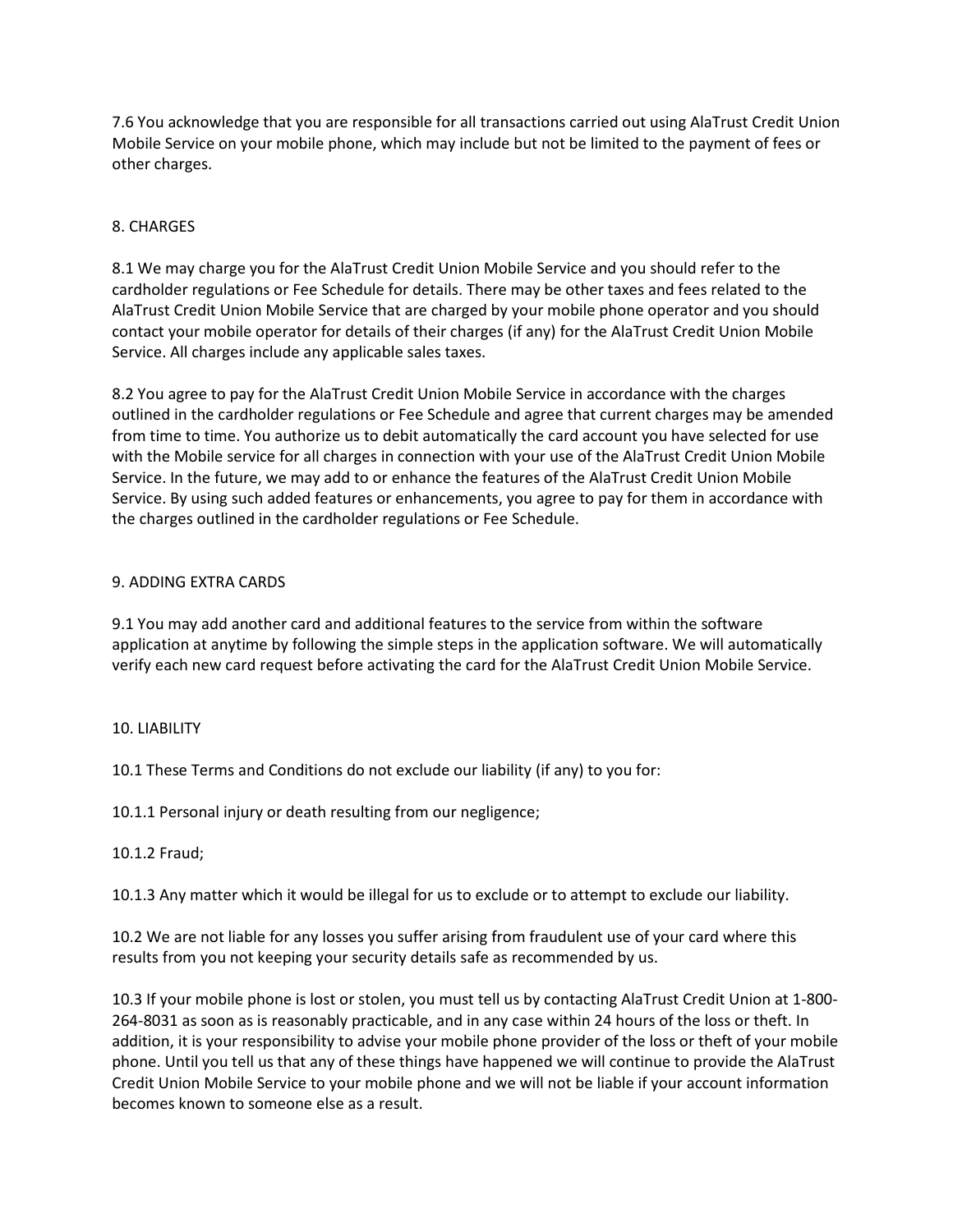10.4 We are not liable for any error by you in entering any details when you use the AlaTrust Credit Union Mobile Service (e.g. if you key in the wrong mobile number).

10.5 If we believe that you or someone else is using or has obtained, or may use or obtain AlaTrust Credit Union Mobile Service illegally, fraudulently or improperly, then we may cancel or suspend your use of the AlaTrust Credit Union Mobile Service without notice.

10.6 We will not be liable to you if the AlaTrust Credit Union Mobile Service is not available to you due to any planned downtime, circumstances beyond our reasonable control, or outages on any mobile phone network or where you are not in an area of mobile coverage.

10.7 The AlaTrust Credit Union Mobile application is provided "as is" with no representation, guarantee, or warranty of any kind as to its functionality. We cannot guarantee that the application will be compatible with every type of mobile phone.

10.8 ALATRUST CREDIT UNION, VISA INC. AND THEIR RESPECTIVE SUBSIDIARIES, AFFILIATES, LICENSORS, SERVICE PROVIDERS, CONTENT PROVIDERS, EMPLOYEES, AGENTS, OFFICERS, DIRECTORS AND THE MANUFACTURER OF YOUR MOBILE PHONE WILL NOT BE LIABLE FOR ANY INCIDENTAL, DIRECT, INDIRECT, PUNITIVE, ACTUAL, CONSEQUENTIAL, SPECIAL, EXEMPLARY, OR OTHER DAMAGES, INCLUDING LOSS OF REVENUE OR INCOME, PAIN AND SUFFERING, EMOTIONAL DISTRESS, OR SIMILAR DAMAGES, EVEN IF [CLIENT BRAND NAME] HAS BEEN ADVISED OF THE POSSIBILITY OF SUCH DAMAGES. IN NO EVENT WILL THE COLLECTIVE LIABILITY OF [CLIENT BRAND NAME], VISA AND THEIR RESPECTIVE SUBSIDIARIES, AFFILIATES, LICENSORS, SERVICE PROVIDERS, CONTENT PROVIDERS, EMPLOYEES, AGENTS, OFFICERS, DIRECTORS AND THE MANUFACTURER OF YOUR MOBILE PHONE TO ANY PARTY (REGARDLESS OF THE FORM OF ACTION, WHETHER IN CONTRACT, TORT, OR OTHERWISE) EXCEED \$100.

10.9 IN NO EVENT WILL ALATRUST CREDIT UNION BE LIABLE FOR ANY DAMAGES, INCLUDING WITHOUT LIMITATION DIRECT OR INDIRECT, SPECIAL, INCIDENTAL, OR CONSEQUENTIAL DAMAGES, LOSSES OR EXPENSES ARISING FROM THE ALATRUST CREDIT UNION MOBILE SERVICE OR USE THEREOF OR INABILITY TO USE BY ANY PARTY, OR IN CONNECTION WITH ANY FAILURE OF PERFORMANCE, ERROR, OMISSION, INTERRUPTION, DEFECT, DELAY IN OPERATION OR TRANSMISSION, COMPUTER VIRUS OR LINE OR SYSTEM FAILURE, EVEN IF WE, OR OUR REPRESENTATIVES, ARE ADVISED OF THE POSSIBILITY OF SUCH DAMAGES, LOSSES OR EXPENSES.

## 11. YOUR RIGHT TO CANCEL

11.1 If you wish to deactivate your account, simply select the "Cancel Service" or "Cancel Account" option, follow the instructions and then delete the software application from your mobile phone.

11.2 It is your responsibility to delete the software application from your mobile phone if you change your mobile phone or dispose of it.

11.3 You agree that we will not be liable to you or any third party for any modification or discontinuance of the AlaTrust Credit Union Mobile Service.